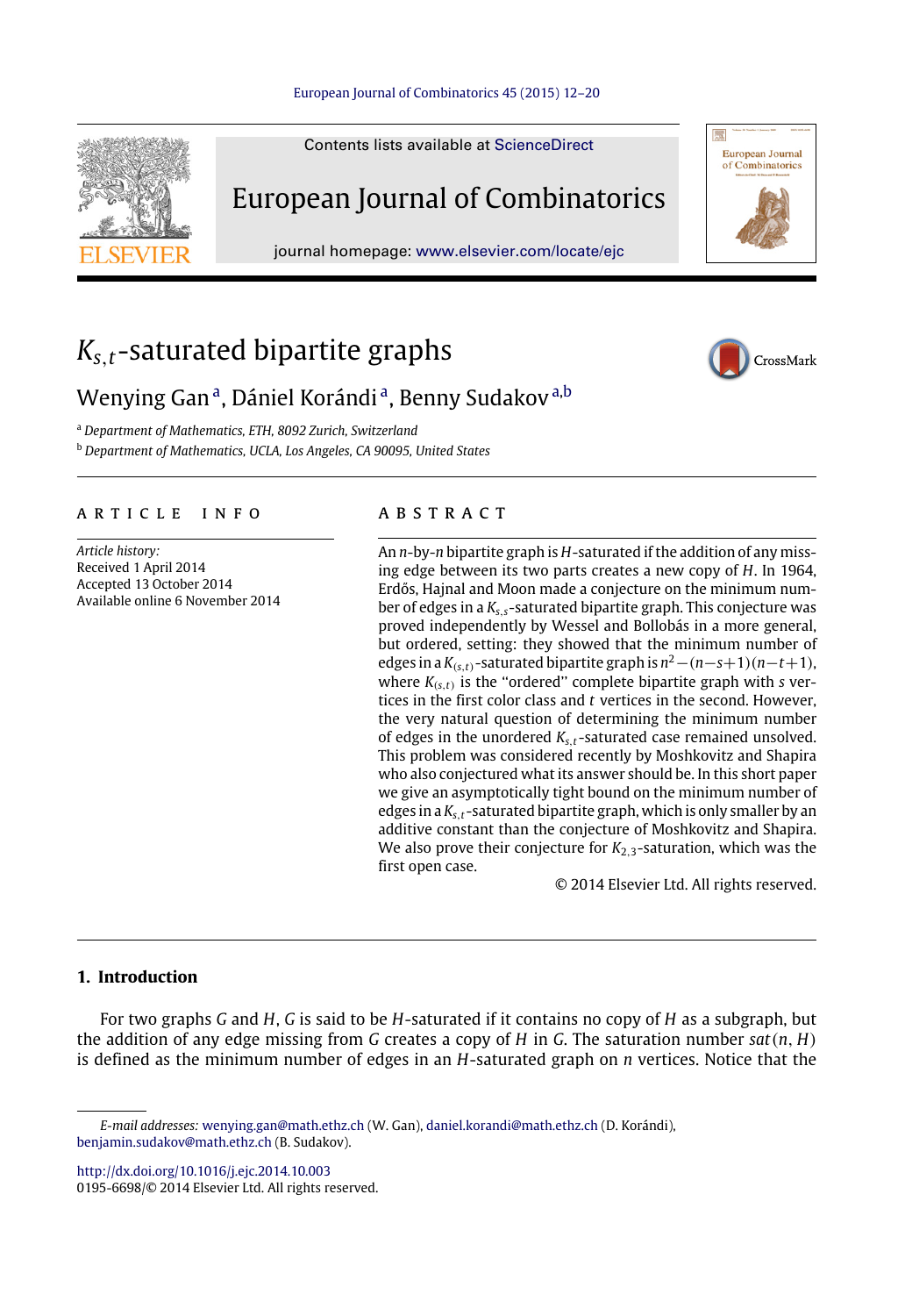problem of finding the saturation number for *H* is, in some sense, the dual of the classical Turán problem.

Probably the most natural setup of this problem is when we choose *H* to be a fixed complete graph *Ks* . This was first studied by Zykov [\[10\]](#page-8-0) in the 1940's, and later by Erdős, Hajnal and Moon [\[5\]](#page-8-1) in 1964. They proved that *sat*(*n*,  $K_s$ ) =  $(s - 2)n - {s-1 \choose 2}$ . Here the upper bound comes from the  $K_s$ saturated graph that has *s*−2 vertices connected to all other vertices. Later, the closely related notion of weak saturation was introduced by Bollobás [\[4\]](#page-8-2). A graph *G* is weakly *H*-saturated if it is possible to add back the missing edges of *G* one by one in some order, so that each addition creates a new copy of *H*. Trivially, if *G* is *H*-saturated, then any order satisfies this property, hence *G* is also weakly *H*-saturated. Let  $w$ -sat $(n, K_s)$  be the minimum number of edges in an *n*-vertex graph that is weakly *K*<sub>s</sub>-saturated. We then have w-sat $(n, K_s)$  < sat $(n, K_s)$ . Somewhat surprisingly, one can prove using algebraic techniques (see e.g. [\[7\]](#page-8-3)) that these two functions are actually equal. On the other hand, the extremal graphs for these problems are not the same and already for  $s = 3$  there are weakly  $K_3$ saturated graphs (i.e. trees) which are not  $K_3$ -saturated.

The paper by Erdős, Hajnal and Moon also introduced the bipartite saturation problem, where we are looking for the minimum number of edges *sat*(*Kn*,*n*, *H*) in an *H*-free *n*-by-*n* bipartite graph, such that adding any missing edge between the two color classes creates a new copy of *H*. (Of course, this definition is only meaningful if *H* is also bipartite.) They conjectured that  $sat(K_{n,n}, K_{s,s}) = n^2 - (n - 1)^2$ *s*+1) 2 . Once again, this is seen to be tight by selecting *s*−1 vertices on each side of the bipartite graph and connecting them to every vertex on the opposite side. In the bipartite setting, one can impose an additional restriction on the problem by ordering the two vertex classes of *H* and requesting that each missing edge create an *H* respecting the order: the first class of *H* lies in the first class of *G*. For example, let *K*(*s*,*t*) be the complete ''ordered'' *s*-by-*t* bipartite graph with *s* vertices in the first class and *t* vertices in the second, then a bipartite graph *G* is  $K_{(s,t)}$ -saturated if each missing edge creates a  $K_{s,t}$  with the *s*vertex class lying in the first class of *G*. Indeed, the conjecture of Erdős, Hajnal and Moon was independently confirmed by Wessel [\[9\]](#page-8-4) and Bollobás [\[3\]](#page-8-5) a few years later as the special case of the following result:  $sat(K_{(n,n)}, K_{(s,t)}) = n^2-(n-s+1)(n-t+1)$ . This was further generalized in the 80s by Alon [\[1\]](#page-8-6) to complete *k*-uniform hypergraphs in a *k*-partite setting using algebraic tools. Alon showed that the saturation and weak saturation bounds are the same in this case as well. For a more detailed discussion of *H*-saturation in general, we refer the reader to the survey [\[6\]](#page-8-7) by Faudree, Faudree and Schmitt.

In this paper we study the unordered case of bipartite saturation. Although this is arguably the most natural setting for the bipartite problem, it did not receive any attention until very recently in [\[2](#page-8-8)[,8\]](#page-8-9). Moshkovitz and Shapira [\[8\]](#page-8-9) studied the unordered weak saturation number of  $K_{s,t}$ ,  $s \le t$ , and showed that w-sat $(K_{n,n}, K_{s,t}) = (2s - 2 + o(1))n$ . Note that, surprisingly, it is much smaller than the corresponding ordered saturation number and only depends on the size of the smaller part. One might think that a similar gap exists for saturation numbers as well. Moshkovitz and Shapira [\[8\]](#page-8-9) conjectured that this is not the case, and that ordered and unordered bipartite saturation numbers differ only by an additive constant. More precisely, they made the following conjecture and constructed an example showing that, if true, this bound is tight.

<span id="page-1-0"></span>**Conjecture 1.1.** Let  $1 \le s \le t$  be integers. Then there is an  $n_0$  such that if  $n \ge n_0$  and G is a  $K_{s,t}$ -saturated *n-by-n bipartite graph, then G contains at least*  $(s + t - 2)n - \left| \left( \frac{s + t - 2}{2} \right)^2 \right|$  *edges.* 

In this short paper we prove the following result which confirms the above conjecture up to a small additive constant.

**Theorem 1.2.** *Let*  $1 \leq s \leq t$  *be fixed and n*  $\geq t$ *. Then* 

<span id="page-1-1"></span>
$$
sat(K_{n,n}, K_{s,t}) \geq (s+t-2)n-(s+t-2)^2.
$$

The proof is presented in Section [2.](#page-2-0) In Section [3,](#page-5-0) we show that if the conjecture is true, it has many extremal examples. Finally, in Section [4,](#page-5-1) we prove [Conjecture 1.1](#page-1-0) in the first open case of  $K_{2,3}$ saturation.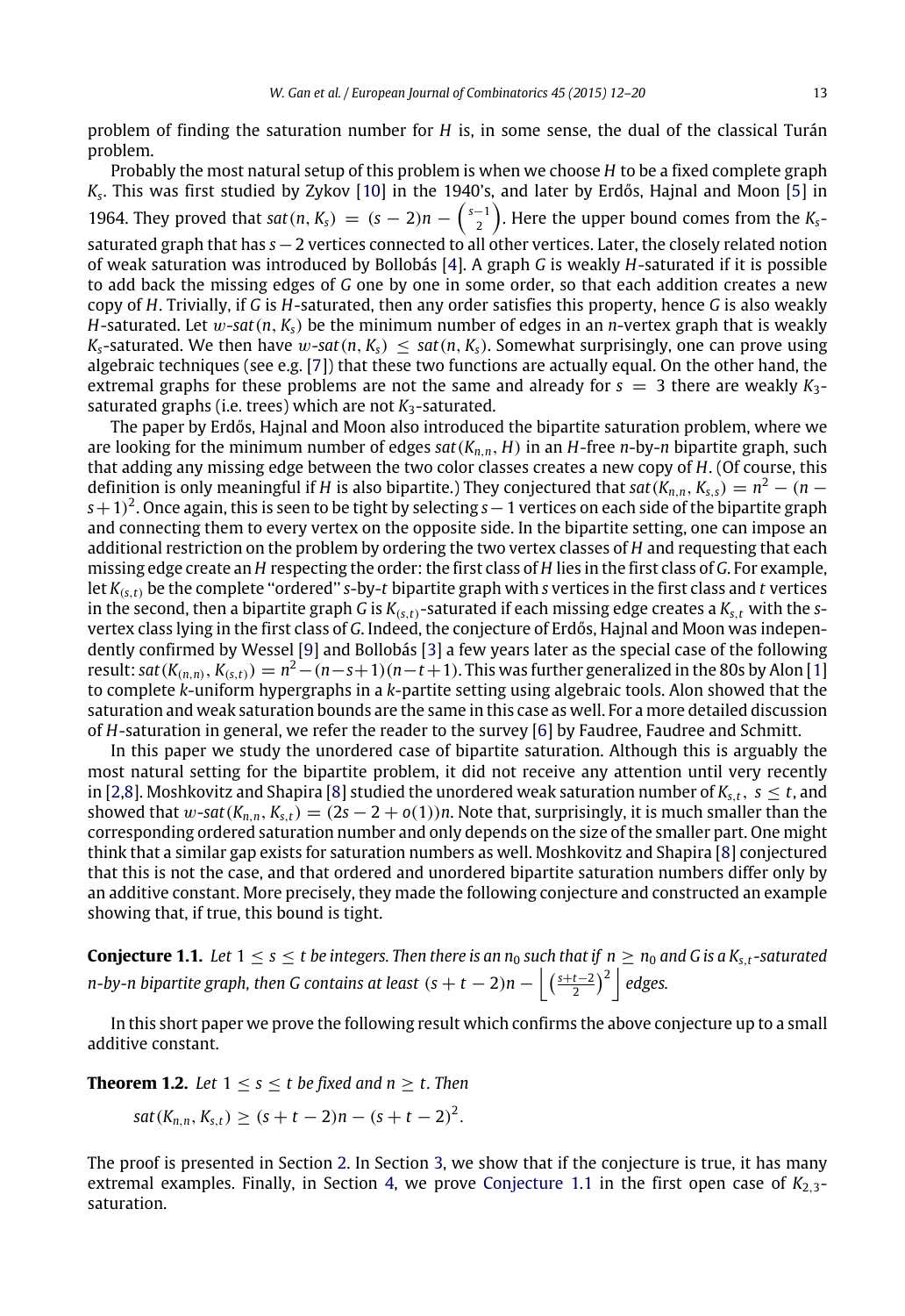#### <span id="page-2-0"></span>**2. Lower bounds on the saturation number**

Let *G* be a bipartite graph with vertex classes *U* and *U'* of size *n*. Assume  $1 \leq s \leq t \leq n$  and suppose *G* is  $K_{s,t}$ -saturated, i.e. each missing edge between  $U$  and  $U'$  creates a new  $K_{(s,t)}$  or a new  $K_{(t,s)}$  when added to *G.* Here  $K_{(a,b)}$  refers to a complete bipartite graph with  $a$  vertices in  $U$  and  $b$  vertices in  $U'$ . Let us start with the following, easy special case of [Theorem 1.2.](#page-1-1)

<span id="page-2-2"></span>**Proposition 2.1.** *Suppose a Ks*,*<sup>t</sup> -saturated graph has minimum degree* δ < *t* −1*. Then it contains at least n*(*t* + *s* − 2) − (*s* + *t* − 2) 2 *edges.*

**Proof.** The *Ks*,*<sup>t</sup>* -saturated property ensures that each vertex has at least *s*−1 neighbors, so we actually have  $s-1 \leq \delta < t-1$ . Let  $u_0$  be a vertex of degree  $\delta$  and  $N(u_0)$  be its neighborhood; we may assume that  $u_0 \in U$ . Then adding any missing edge  $u_0u'$  to G (where  $u' \in U' - N(u_0)$ ) should create a new *K*<sub>(*t*,*s*)</sub> because it cannot create a *K*<sub>(*s*,*t*)</sub>. For such a *u'*, let *S*<sub>*u'*</sub>  $\subseteq$  *U* be the *t* − 1 vertices other than *u*<sub>0</sub> in the *t*-class of this  $K_{(t,s)}$ , and define  $V\subseteq U$  to be the union of these  $S_{u'}$ . Then all vertices in  $V$  have at least  $s-1$  neighbors in  $N(u_0)$  and all vertices in  $U'-N(u_0)$  have at least  $t-1$  neighbors in  $V.$  Now we can count the number of edges in *G* as follows:

$$
e(U, U') = e(V, N(u_0)) + e(V, U' - N(u_0)) + e(U - V, U')
$$
  
\n
$$
\ge (s - 1)|V| + (t - 1)(n - |N(u_0)|) + \delta(n - |V|)
$$
  
\n
$$
\ge (s - 1)|V| + (t - 1)(n - t + 2) + (s - 1)(n - |V|)
$$
  
\n
$$
\ge n(t + s - 2) - (t - 1)(t - 2)
$$
  
\n
$$
\ge n(t + s - 2) - (s + t - 2)^2.
$$

The case when  $\delta \geq t - 1$  is considerably more complicated. We introduce the following structure to count the edges of *G* (see [Fig. 1\)](#page-3-0). The *core* of this structure is a set  $\tilde{A_0} = A_0 \cup A'_0$  with  $A_0 \subseteq U$  and  $A'_0 \subseteq U'$  satisfying the following technical property:

• there are vertices  $u_0 \in A_0$  and  $u'_0 \in A'_0$  such that their neighborhoods are also contained in the core.

Next, we build the shell around the core: starting with  $\tilde{A}=\tilde{A_0}$ , we iteratively add any vertex  $v$  to  $\tilde{A}$ that has at least *t* − 1 neighbors in it. In other words,  $\tilde{A} = A \cup A'$  is the smallest set containing  $\tilde{A_0}$  such that any vertex  $v\in G-\widetilde{A}$  has fewer than  $t-1$  neighbors in  $\widetilde{A}$ . Here  $A_0\subseteq A\subseteq U$  and  $A_0'\subseteq A'\subseteq U'$ . We use the variables  $x_0 = |A_0|$ ,  $x'_0 = |A'_0|$ ,  $x = |A|$  and  $x' = |A'|$  to denote the sizes of the corresponding sets. Obviously  $x_0 \leq x$  and  $x'_0 \leq x'$ .

The following, rather scary, lemma is the key to our lower bounds on the saturation numbers. It shows that we can find about  $n(s + t - 2)$  edges in a  $K_{s,t}$ -saturated graph, provided we have a small enough core.

**Lemma 2.2.** Assuming  $\delta \ge t - 1$ , suppose the core spans  $e = e(A_0, A'_0)$  edges. Then G has at least

<span id="page-2-1"></span>
$$
n(s+t-2) - (x_0 + x'_0)(t-1) - \left\lfloor \frac{(s-1)^2}{4} \right\rfloor + e + \min\{(t-s)x, (t-s)x'\}
$$

*edges.*

**Proof.** By the construction of  $\tilde{A}$ , we know that it spans at least  $e + (t - 1)(x + x' - x_0 - x'_0)$  edges. Indeed, each vertex we added to the shell brings at least  $t - 1$  new edges. The idea is to count  $t - 1$ edges from the remaining vertices on one side of the graph, say *U* ′ − *A* ′ , and then to find *s* − 1 new (yet uncounted) edges from the other side,  $U - A$ . Of course, if a vertex in  $U - A$  has at least  $s - 1$  $\overline{\mathsf{ne}}$  ighbors in  $A'$ , then these edges are guaranteed to be new.

So let us continue with our definition of the structure. We know that any vertex in *U* −*A* has fewer than *t* − 1 neighbors in *A* ′ . We break this set into two parts by defining *B* to be the set of vertices in *U* − *A* having at least *s* − 1 neighbors in *A*', and *C* to be those having fewer than *s* − 1 neighbors in *A*'.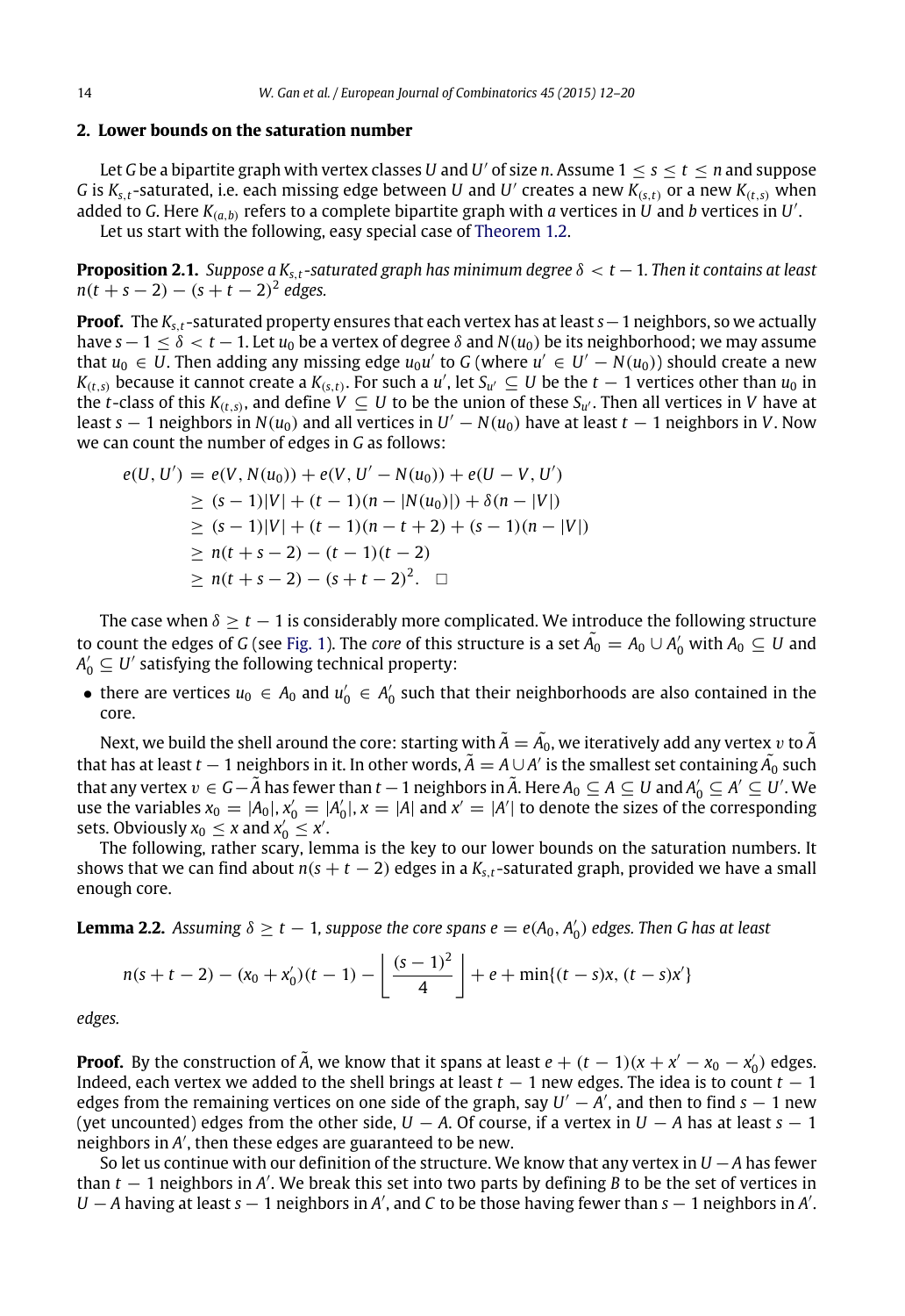<span id="page-3-0"></span>

**Fig. 1.** The structure for counting the edges.

Similarly we break  $U' - A'$  into two sets  $B'$  and  $C'$  based on the size of the neighborhood in A. We need to break *B* further into two parts  $B_1$  and  $B_2$ , by defining  $B_1$  to be the set of vertices having at least  $t - s$ neighbors in *B'*. Similarly, let *B'*<sub>1</sub> be the set of vertices in *B'* having at least  $t - s$  neighbors in *B* (see [Fig. 1\)](#page-3-0).

Note that any vertex in *B* ′ 1 already has *t* −1 neighbors in *A*∪*B* (at least *s*−1 in *A* and at least *t* −*s* in *B*), but this is not necessarily true for *B*<sup>2</sup><sub>2</sub>. This, together with our strategy to find *s* − 1 new edges from the vertices in *C* motivates our last partitioning: We now break *C* into two parts  $C_1$  and  $C_2$ , where  $C_1$ is the set of those vertices in *C* which have at least *s* − 1 neighbors outside  $B'_2$ , and  $C_2 = C - C_1$ . We similarly define  $C'_1 = \{v \in C' : |N(v) - B_2| \ge s - 1\}$ , and  $C'_2 = C' - C'_1$ .

An observation here, which will prove to be crucial when counting the edges, is that  $\mathit{C}_2$  and  $\mathit{C}'_2$  span a complete bipartite graph. Indeed, suppose there is a missing edge  $vv'$  in *G*, with  $v \in C_2$  and  $v' \in C_2'$ . Adding this edge creates a  $K_{(s,t)}$  or a  $\hat{K_{(t,s)}}$ , suppose it is a  $K_{(s,t)}$ . Then  $v'$  is connected to all the  $s-1$ vertices other than v in the *s*-vertex class of this  $K_{(s,t)}$ . But v' is in  $C'_2$ , so it has at most  $s-2$  neighbors outside  $B_2$ , consequently there is a vertex  $w \in B_2$  in the *s*-class. Similarly, using that v is in  $C_2$ , we find at least *t* − *s* vertices of the *t*-class in  $B'_2$ . But then  $w \in B_2$  has at least *t* − *s* neighbors in  $B'_2 \subseteq B'$ , which contradicts the definition of *B*2. The same argument leads to a contradiction if the edge creates a *K*(*t*,*s*) , hence we can conclude that there is no missing edge between  $C_2$  and  $C_2'$ .

On another note, observe that adding the edge  $u_0v'$ , where  $u_0$  is the vertex in  $A_0$  defined in the property of the core and  $v'$  is any vertex in C', cannot create a  $K_{(s,t)}$ . Indeed, if it created a  $K_{(s,t)}$ , then all the vertices of the *t*-class except  $v'$  are neighbors of  $u_0$ , so they are sitting in the core,  $A'_0$ . This means that each vertex in the *s*-class is connected to at least *t* −1 vertices in the core, hence the whole *s*-class is in A. But then  $v'$  has at least  $s-1$  neighbors in A, contradicting  $v' \in C'$ . So we see that adding  $u_0v'$ creates a  $K_{(t,s)}$ . Then, all the vertices of the *s*-class of this copy of  $K_{(t,s)}$  except  $v'$  are in  $A'_0$ , therefore the vertices of the *t*-class have at least *s* − 1 neighbors in *A* ′ . Hence all of them are in *A* ∪ *B*, implying that every v ′ ∈ *C* ′ has at least *t* − 1 neighbors in *A* ∪ *B*. The same argument shows that each v ∈ *C* has at least  $t-1$  neighbors in  $A' \cup B'$ .

[Lemma 2.2](#page-2-1) will now follow from the following claim, possibly applied to the graph with the two vertex classes switched.

**Claim 2.3.** Assuming  $\delta \geq t - 1$ , suppose  $|C_2| \leq |C'_2|$ . Then

<span id="page-3-1"></span>
$$
e(U, U') \ge n(s+t-2) - (x_0 + x'_0)(t-1) - \left\lfloor \frac{(s-1)^2}{4} \right\rfloor + e + (t-s)x.
$$

**Proof.** Let  $y = |C_2|$  and  $y' = |C_2'|$ , and let us count the edges in *G*. We noted above that each vertex in  $B'_1$  has at least  $t-1$  neighbors in  $A\cup B$ , so  $e(A\cup B, B'_1)\geq (t-1)|B'_1|$ . By assumption, each vertex in  $B'_2$  $B_1$  has at least  $t - 1$  heighbors in  $N \cup B$ , so  $\mathcal{C}(N \cup B, B_1) \ge (t - 1)|B_1|$ . By assumption, each vertex in  $B_2$  has degree at least  $t - 1$ , hence  $e(A \cup B \cup C, B_2') \ge (t - 1)|B_2|$ . We have also shown that each vertex in *C'* has at least *t* − 1 neighbors in *A* ∪ *B*, so  $e(A \cup B, C') \ge (t - 1)|C'|$ . This so far means that

$$
e(A \cup B, B'_1) + e(A \cup B \cup C, B'_2) + e(A \cup B, C') \ge (t - 1)(n - x').
$$
\n(1)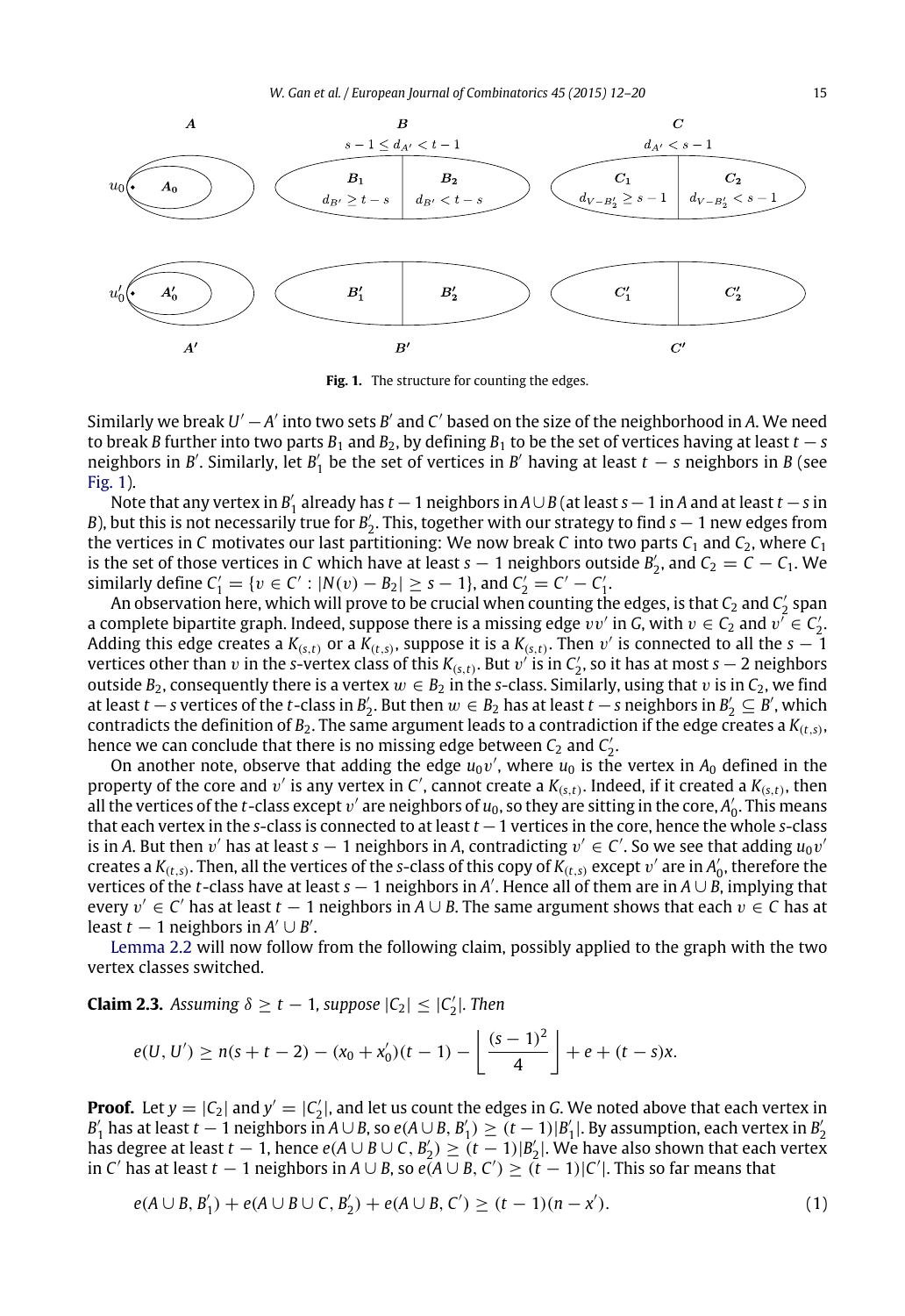Now look at what we have left from the other side: By definition, any vertex in *B* has at least *s* − 1 neighbors in *A'*, so  $e(B, A') \ge (s - 1)|B|$ . We also defined  $C_1$  so that its vertices have at least  $s - 1$ neighbors outside  $B'_2$ , this gives  $e(C_1, A' \cup B'_1 \cup C') \ge (s-1)|C_1|$ . As we noted above, the vertices of  $C_2$ are all connected to the vertices of  $C'_2$ , so  $e(C_2, C'_2) = yy'$ . Using the fact that  $y(s-1-y) \leq \left\lfloor \frac{(s-1)^2}{4} \right\rfloor$  $\frac{(-1)^2}{4}$ (*y* is an integer), we get that

$$
e(B, A') + e(C_1, A' \cup B'_1 \cup C') + e(C_2, C'_2) \ge (s - 1)(n - x - y) + yy'
$$
  
\n
$$
\ge (s - 1)(n - x) - (s - 1)y + y^2
$$
  
\n
$$
\ge (s - 1)(n - x) - \left\lfloor \frac{(s - 1)^2}{4} \right\rfloor.
$$
 (2)

We have also seen that  $e(A, A')$  is at least  $e + (t - 1)(x + x' - x_0 - x'_0)$ .

It is easy to check that we never counted an edge more than once above, hence

$$
e(U, U') \ge (t - 1)(n - x') + (s - 1)(n - x) + (t - 1)(x + x' - x_0 - x'_0) + e - \left[ \frac{(s - 1)^2}{4} \right]
$$
  
=  $n(t + s - 2) + (t - s)x - (x_0 + x'_0)(t - 1) + e - \left[ \frac{(s - 1)^2}{4} \right],$  (3)

what we wanted to show.  $\Box$ 

<span id="page-4-0"></span>We state the following immediate corollary of this claim, which we need in Section [4.](#page-5-1)

**Corollary 2.4.** *If we have equality in [Claim](#page-3-1)* 2.3*, then the following statements hold:*

- *any vertex in*  $B'_1 \cup C'$  *has exactly t* − 1 *neighbors in*  $A \cup B$ *,*
- *any vertex in B has exactly s* − 1 *neighbors in A*′ *,*
- *the vertices in*  $C_1$  *have exactly s*  $-1$  *neighbors outside B'*<sub>2</sub>*, and*
- $y(s-1) yy' = |(s-1)^2/4|$ .

Now we are ready to prove our general theorem, which is tight up to an additive constant. Let us emphasize, however, that since our methods do not give the exact result, we will not make any effort to optimize the constant error term.

<span id="page-4-1"></span>**Theorem 2.5.** If  $G = (U, U', E)$  is a  $K_{s,t}$ -saturated bipartite graph with n vertices on each side, then it *contains at least*  $(s + t - 2)n - (s + t - 2)^2$  *edges.* 

**Proof.** Following [Lemma 2.2,](#page-2-1) our plan is to find an appropriate core.

By [Proposition 2.1,](#page-2-2) we may assume that the minimum degree of our graph is at least *t* −1. Suppose for contradiction that *G* contains fewer than  $(s + t - 2)n - (s + t - 2)^2$  edges. Then there is a vertex *u*<sub>0</sub> ∈ *U* of degree at most *s* + *t* − 3. Moreover, there is a non-adjacent vertex  $u'_{0}$  ∈ *U'* − *N*(*u*<sub>0</sub>) of degree at most *s* + *t* − 3 as well, since otherwise the number of edges in *G* would be at least  $(n - (s + t - 3))(s + t - 2) > (s + t - 2)n - (s + t - 2)^2$ , contradicting our assumption. Set *A*<sup>0</sup> = {*u*<sup>0</sup>} ∪ *N*(*u*<sup> $'$ </sup><sub>0</sub>) and *A*<sup> $'$ </sup><sub>0</sub> = {*u*<sup> $'$ </sup><sub>0</sub>} ∪ *N*(*u*<sub>0</sub>), and define  $\tilde{A_0} = A_0 \cup A_0'$  to be the core.

Using the above notation, we see that  $x_0 = |A_0| = 1 + |N(u'_0)| \leq s + t - 2$  and  $x'_0 = |A'_0|$  $1 + |N(u_0)| \leq s + t - 2$ . Since  $u_0$  and  $u'_0$  are not adjacent, we can add the edge  $u_0u'_0$  to create a new  $K_{s,t}.$  Notice that all the vertices of this  $K_{s,t}$  are adjacent to either  $u_0$  or  $u_0'$ , hence they all lie in the core. Consequently, the core spans  $e = e(A_0, A'_0) \ge st - 1$  edges. Now applying [Lemma 2.2](#page-2-1) we get

$$
e(U, U') \ge n(s + t - 2) - (x_0 + x'_0)(t - 1) + \min\{(t - s)x, (t - s)x'\} - \left\lfloor \frac{(s - 1)^2}{4} \right\rfloor + e
$$
  
 
$$
\ge n(s + t - 2) - (x_0 + x'_0)(t - 1)
$$
  
 
$$
+ \min\{(t - s)x_0, (t - s)x'_0\} - \left\lfloor \frac{(s - 1)^2}{4} \right\rfloor + st - 1
$$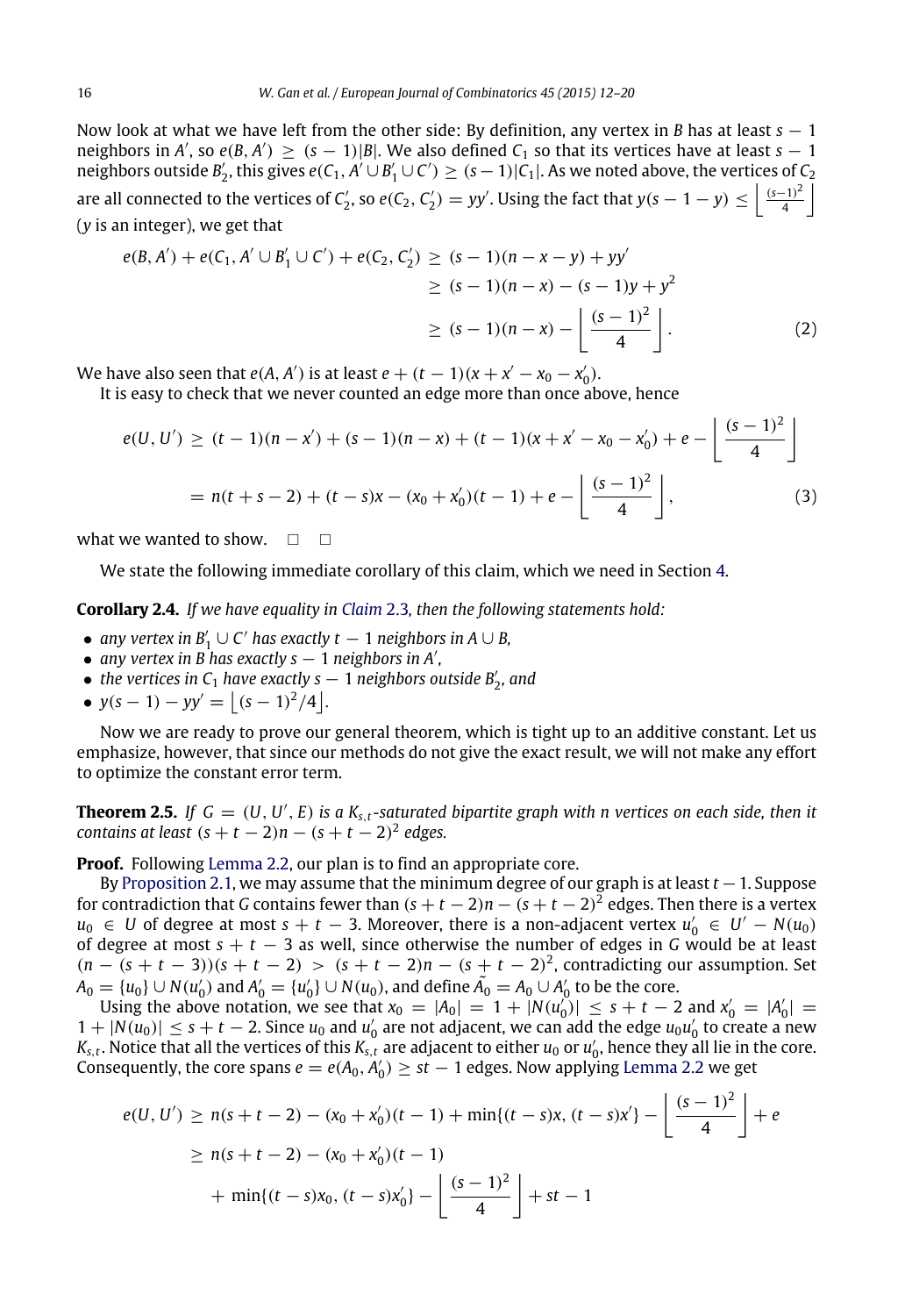*W. Gan et al. / European Journal of Combinatorics 45 (2015) 12–20* 17

$$
\geq n(s+t-2) - (s+t-2)^2 + st - 1 - \left\lfloor \frac{(s-1)^2}{4} \right\rfloor
$$
  
 
$$
\geq n(s+t-2) - (s+t-2)^2.
$$
 (4)

This contradicts the assumption, thus proving the theorem.  $\Box$ 

#### <span id="page-5-0"></span>**3. Extremal graphs**

As we mentioned in the introduction, Moshkovitz and Shapira [\[8\]](#page-8-9) constructed a *Ks*,*<sup>t</sup>* -saturated *n*-by-*n* bipartite graph showing that the bound of the [Conjecture 1.1,](#page-1-0) if true, is tight. It appears that this example is not unique. In this section we describe a general family of such graphs which contains the example by Moshkovitz and Shapira as a special case (when  $l = 1$ ).

**Example.** As usual, we denote the two sides of the bipartite graph by *U* and *U'*, where  $|U| = |U'| = n$ . Let us break each class into two major parts:  $U = V \cup W$  and  $U' = V' \cup W'$ , where  $|V| = |V'| = \left| \frac{t+s-2}{2} \right|$  $\alpha$  is large enough). Suppose *W* and *W*<sup> $\prime$ </sup> are further broken into some parts  $W_1, \ldots, W_l$  and  $W_l$  and  $W_l$  are further broken into some parts  $W_1, \ldots, W_l$  and  $W'_1, \ldots, W'_l$  where  $|W_i| = |W'_i| \ge t - s$  for all *i*. The construction of an extremal graph *G* goes as follows.

First include in *G* all the edges between *V* and *V* ′ , making it a complete bipartite graph. Also, for every *i*, choose the edges between  $W_i$  and  $W'_i$  to span an arbitrary  $(t - s)$ -regular graph. It remains to describe the edges going between different type of classes.

We do not include any edge between  $W_i$  and  $W'_j$  for any  $i\neq j$ . Instead, choose arbitrary sets  $S'\subseteq V'$ and  $S_1, \ldots, S_l \subseteq V$  of size  $s - 1$ , and take all edges going between  $W_i$  and  $S'$  as well as the edges between *<sup>S</sup><sup>i</sup>* and *<sup>W</sup>*′ *i* , for all *i*. A straightforward computation shows that the number of edges in this *G* is exactly the number in the conjecture. We claim that *G* is *Ks*,*<sup>t</sup>* -saturated.

Let us see what happens when we add a missing edge  $uu'$  to *G*. If  $u' \in W'$ , i.e.  $u' \in W'_i$  for some *i*, then let *N* be the set of its  $t - s$  neighbors in  $W_i$ . Since  $u \in U - N - S_i$ , the set  $S_i \cup \{u\} \cup N \cup S' \cup \{u'\}$ then forms a  $K_{(t,s)}$ . On the other hand, if  $u' \in V'$ , then  $u \in W_i$  for some *i*. Let  $N'$  be the set of the  $t - s$ neighbors of u in  $W'_i$ , then  $u' \in U' - N' - S'$  and hence the set  $S_i \cup \{u\} \cup S' \cup N' \cup \{u'\}$  forms a  $K_{(s,t)}$ . This proves the saturation property.

The asymmetric structure of the above example comes from the relaxation of the  $l = 1$  case, which corresponds to the construction of Moshkovitz and Shapira. When all the vertices in *W*′ are connected to the same subset of *V* of size  $s - 1$ , adding an edge between *W* and *W'* creates both a  $K_{(s,t)}$  and a  $K_{(t,s)}$ . Our example exploits the freedom we had in choosing the edges between W' and V. In our case, when  $l > 1$ , adding an edge between  $W_i$  and  $W'_j$  with  $S_i \neq S_j$  creates only a  $K_{(t,s)}$ . The existence of such asymmetric examples provides further difficulties in proving an exact result.

#### <span id="page-5-1"></span>**4. The** *K***2**,**<sup>3</sup> case**

For *t* = *s*, [Conjecture 1.1](#page-1-0) trivially follows from the ordered result by Bollobás [\[3\]](#page-8-5). The other extreme is also easy to handle. When  $s = 1$ , the  $K_{1,t}$ -saturated property merely means that the vertices of degree less than *t* − 1 span a complete bipartite graph. Then it is a simple exercise to show (see [\[8\]](#page-8-9)) that the conjecture holds in this case as well.

Thus the first open case is  $s = 2$  and  $t = 3$ , where the conjecture asserts that any  $K_{2,3}$ -saturated graph contains at least 3*n* − 2 edges. We note that there are many saturated graphs on 3*n* − 2 edges. In fact, there are many such examples which are even  $K_{(2,3)}$ -saturated: Just take a vertex  $v' \in U'$  that is connected to everything in *U*, and make sure that every other vertex in *U* ′ has degree 2.

In this section we prove the matching lower bound. A brief summary of the coming theorem can be phrased as follows. By finding an appropriate core, our techniques from Section [2](#page-2-0) easily give a 3*n* − 3 lower bound. The rest of the proof is then a series of small structural observations, ultimately ruling out the possibility that a  $K_{2,3}$ -saturated graph with 3*n* − 3 edges exists.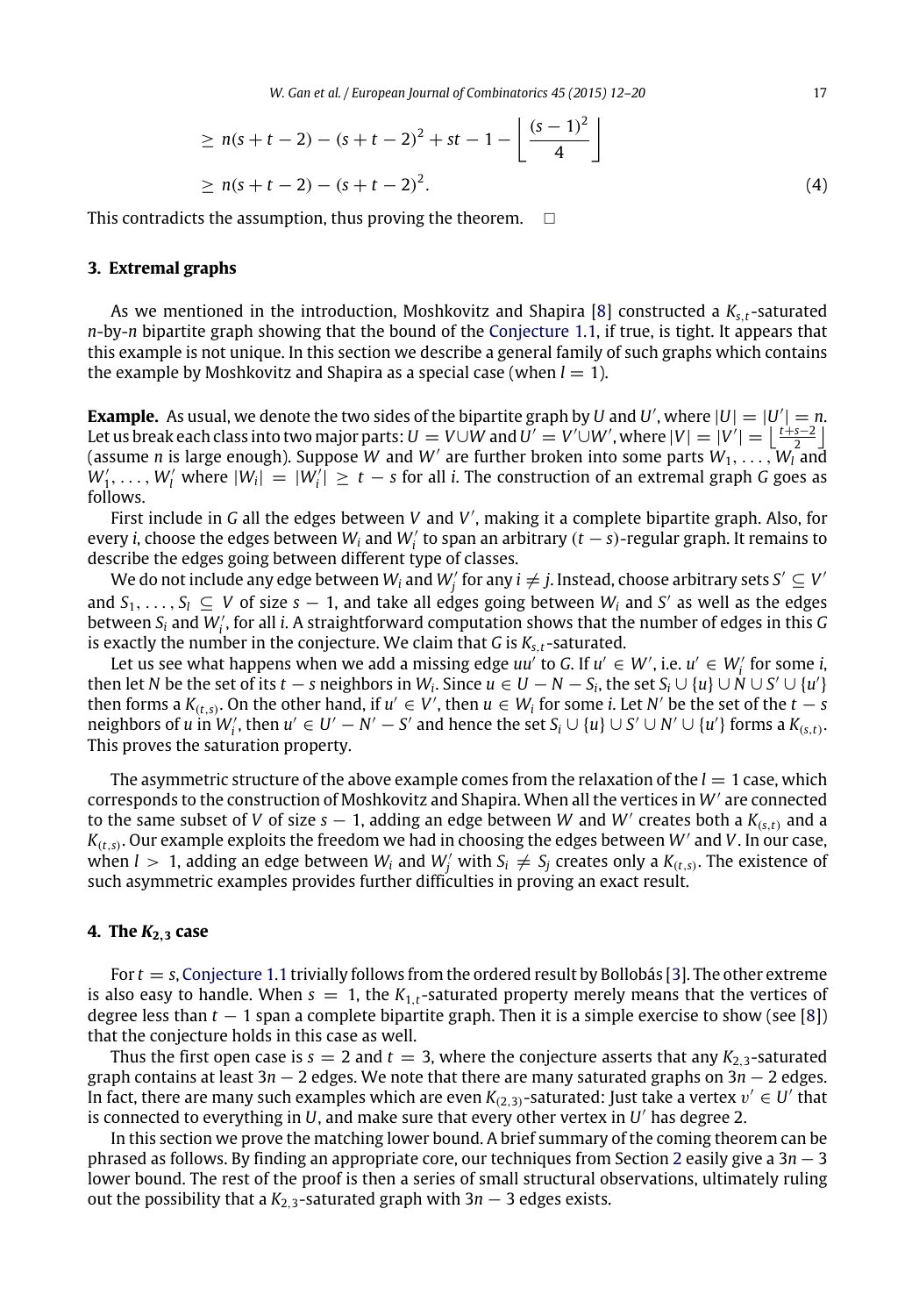**Theorem 4.1.** If  $G = (U, U'; E)$  is a  $K_{2,3}$ -saturated bipartite graph with  $n \geq 4$  vertices in each part, then *it has at least* 3*n* − 2 *edges.*

**Proof.** As a first step, we show in the spirit of [Proposition 2.1](#page-2-2) that it is enough to consider graphs of minimum degree 2.

<span id="page-6-0"></span>**Lemma 4.2.** *If G contains fewer than* 3*n* − 2 *edges, then it has minimum degree* 2*. Moreover, it contains two non-adjacent vertices*  $u_0 \in U$  *and*  $u'_0 \in U'$  *of degree 2.* 

**Proof.** The saturation property ensures that each vertex has at least one neighbor. Suppose there is a vertex *u* of degree 1 – without loss of generality  $u \in U$  – and let  $u' \in U'$  be its neighbor. Take any vertex  $v' \in U'$  other than  $u'$ , then adding the edge  $uv'$  cannot create a  $K_{(2,3)}$ , so it must create a  $K_{(3,2)}$ , with the 2-vertex class being  $\{u', v'\}$ . For any such  $v'$ , let  $U_{v'} \subseteq U$  be the 3-class of this  $K_{(3,2)}$ , so  $U_{v'}$ consists of *u* and two neighbors of  $v'$ . We count the two edges between  $v'$  and  $U_{v'}$  for each  $v' \in U'$ ,  $v' \neq u'$  to get a total of  $2n-2$  different edges.

Now let  $X = \cup U_{v'}$ , then every vertex in *X* is connected to *u'* because each of the above  $K_{(3,2)}$ 's contains *u* ′ . This gives |*X*| new edges. On the other hand, we still have not encountered any edges touching *U* − *X*. But since we know that each vertex has at least one neighbor, we surely have at least *n* − |*X*| new edges. This is already a total of 3*n* − 2 edges in *G*, contradicting our assumption.

Therefore the minimum degree is at least 2, but in fact it is exactly two, as otherwise we would have at least 3*n* edges in the graph. Let  $u_0$  have degree 2—we may assume  $u_0 \in U$ . If every non-adjacent  $\text{vertex in } U'$  has at least 3 neighbors, then we have 2  $\cdot$  2  $+$  3( $n-2$ ) = 3 $n-2$  edges incident to  $U'$ , again a contradiction. Hence there is a  $u_0' \in U'$  of degree 2 that is not adjacent to  $u_0$ , and we are done.  $\Box$ 

Suppose *G* is a counterexample to our theorem, and apply [Lemma 4.2](#page-6-0) to get two non-adjacent vertices  $u_0$  and  $u'_0$  of degree 2. Denote the neighbors of  $u_0$  by  $u'_1, u'_2 \in U'$ , the neighbors of  $u'_0$  by  $u_1, u_2 \in U$ , and let  $A_0 = \{u_0, u_1, u_2\}$  and  $A'_0 = \{u'_0, u'_1, u'_2\}$  be the core of the structure we described at the beginning of Section [2.](#page-2-0) Using this core we will also construct the sets  $A, B = B_1 \cup B_2, C = C_1 \cup C_2$ and *A'*,  $B' = B'_1 \cup B'_2$ ,  $C' = C'_1 \cup C'_2$  as defined by the structure.

Assume that  $|C_2| \leq |C_2'|$  and apply [Claim 2.3](#page-3-1) with  $s = 2$  and  $t = 3$  to the structure of core  $\tilde{A_0}=A_0\cup A'_0.$  These choices for *s* and *t* significantly simplify the bound we get from this claim:

$$
e(U, U') \ge 3n - 6 \cdot 2 - 0 + e + x = 3n - 12 + e + x.
$$

Using that the addition of the edge  $u_0u_0'$  creates a  $K_{2,3}$  inside the core (as all neighbors of  $u_0$  and  $u_0'$  are in  $\tilde{A_0}$ ), it is easy to check that  $e = e(A_0, A'_0) \ge 6$ . We also know that  $x \ge x_0 = 3$ , so  $e(U, U') \ge 3n - 3$ . Then these inequalities together with [Corollary 2.4](#page-4-0) imply that if  $e(U, U') = 3n - 3$  then G satisfies the following five properties:

- 1.  $e = e(A_0, A'_0) = 6$  and  $x = |A| = 3$ ,
- 2. any vertex in  $B'_1 \cup C'$  has exactly 2 neighbors in  $A \cup B$ ,
- 3. any vertex in *B* has exactly 1 neighbor in *A* ′ ,
- 4. the vertices in  $C_1$  have exactly 1 neighbor outside  $B'_2$ , and
- 5. for  $y = |C_2|$  and  $y' = |C'_2|$  (with  $0 \le y \le y'$ ) we have  $y(s 1) yy' = y(1 y') = 0$ , so either  $y = 0$  or  $y = y' = 1$ .

The following lemma supplements the fifth property and shows that  $\mathit{C}_2$  must be empty and  $\mathit{C}_2^\prime$  must be non-empty, by taking care of the cases  $y = y' = 0$  and  $y = y' = 1$ .

**Lemma 4.3.** *If*  $|C_2| = |C'_2|$  *then G spans at least* 3*n* − 2 *edges.* 

**Proof.** As G is a counterexample, by [Lemma 4.2](#page-6-0) it has minimum degree 2. Since  $y = y'$ , we may apply [Claim 2.3](#page-3-1) and [Corollary 2.4](#page-4-0) to *G*'s ''mirror'', with *U* and *U* ′ switched, and observe that the five properties hold for this mirror graph as well. Then the first property gives  $x = 3$ ,  $x' = 3$  and  $e = 6$ . So  $A = \{u_0, u_1, u_2\}$  and  $A' = \{u'_0, u'_1, u'_2\}$  (i.e. any vertex not in the core has at most one neighbor in it), and the core spans 6 edges. By symmetry we can assume that adding the edge  $u_0u_0'$  creates a  $K_{(2,3)}$  on the set  $\{u_0, u_1, u'_0, u'_1, u'_2\}$ , so the missing edges are  $u_0u'_0$ ,  $u_2u'_1$  and  $u_2u'_2$ . We also assumed that there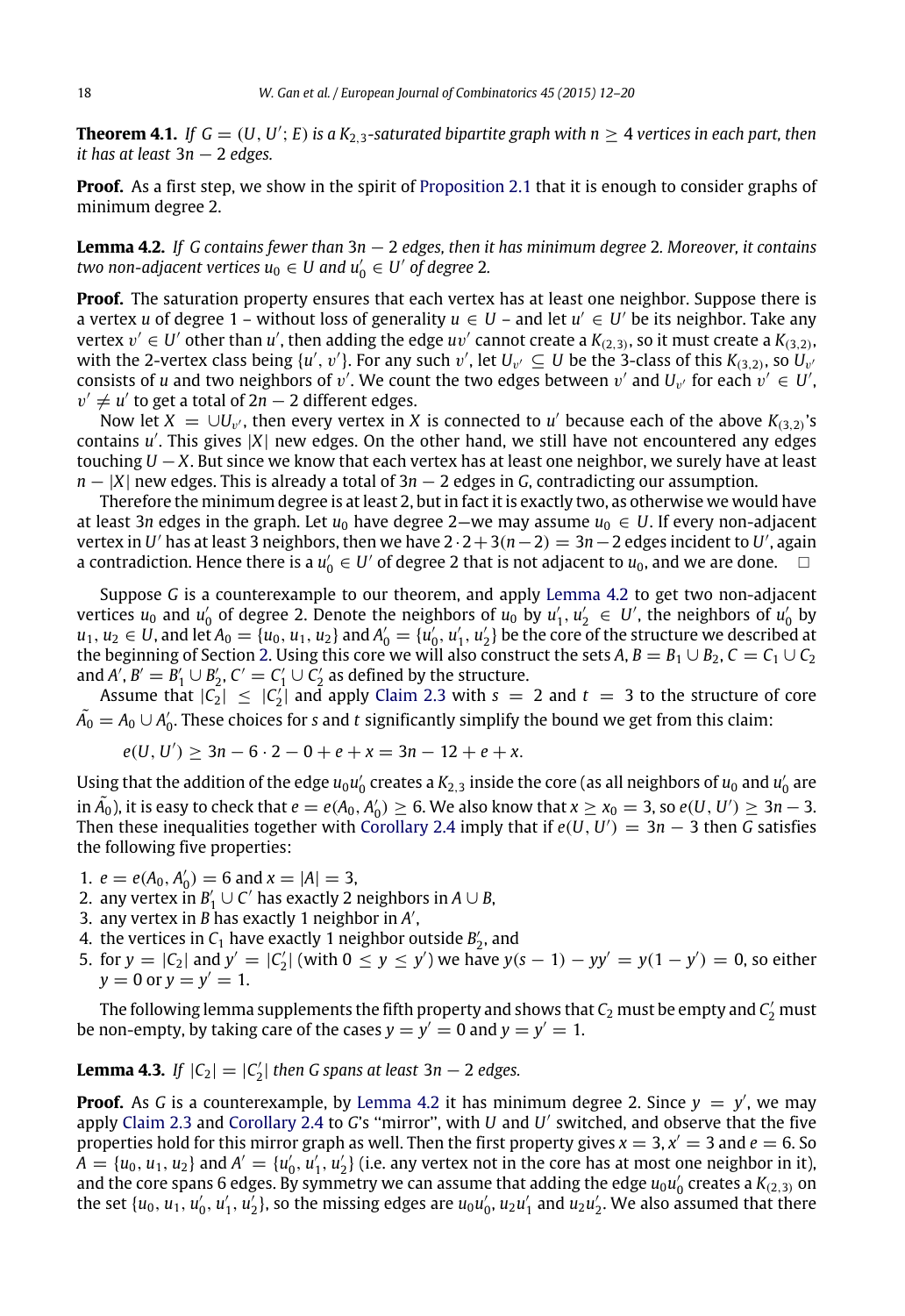is no vertex of degree 1, so  $u_2$  must have some neighbor  $v^\prime$  in  $\mathcal{B}^\prime$ . Note that  $v^\prime$  has exactly one neighbor in *A*, in particular it is not connected to *u*1.

Now let us see what happens when we add the edge  $u_0v'$ . We cannot create a  $K_{(2,3)}$ , because that would use both  $u'_1$  and  $u'_2$ , but their only common neighbor other than  $u_0$  is  $u_1$  (recall that no vertex outside *A* ′ can have 2 neighbors in *A*), which is not connected to v ′ . So it must be a *K*(3,2) , and it is not using  $u_2$ , as  $u_2$  has no common neighbor with  $u_0$ . But then the  $K_{(3,2)}$  contains two neighbors of  $v'$  that are not in *A*, but are connected to a vertex in *A'*. Then, by definition, these neighbors are in *B*. So  $v' \in B'_1$ has at least two neighbors in *B* and one in *A*, and this contradicts the second property.

From now on we assume that  $C_2$  is empty and  $C_2$  is non-empty. Then the fourth property also implies that the vertices in  $C = C_1$  have exactly one neighbor outside  $B'_2$ . Moreover, the third property tells us that each vertex in *B* has exactly one neighbor in *A* ′ .

### **Lemma 4.4.** *All vertices in B are connected to the same vertex in A*′ *.*

**Proof.** Break *B* into parts based on the neighbor in *A'* by putting the vertices in *B* connected to  $w' \in A'$ into the set *B<sub>w'</sub>*. We claim that vertices in different parts do not share common neighbors, or in other words, any vertex  $v' \in B' \cup C'$  has all its neighbors in *B* contained in the same part  $B_{w'}$ .

Indeed, any vertex in *B'* has at most one neighbor in *B*: this is true by definition for the vertices in  $B'_2$ , and follows from the second property for  $B'_1$  (every vertex in  $B'_1$  has a neighbor in *A*). Now look at the vertices in *C'*. An easy observation in [Lemma 2.2](#page-2-1) shows that adding the edge  $u_0v'$  for  $v' \in C'$ cannot create a  $K_{(2,3)}$ . So it creates a  $K_{(3,2)}$ , and this  $K_{(3,2)}$  must contain the two neighbors of  $v'$  in *B* and a neighbor  $w'_0$  of  $\overline{u_0}$  in *A'*. Hence both neighbors of  $v'$  are in  $B_{w'_0}$ , establishing the claim.

As we noted above, *C'* is not empty, so take a vertex  $v'_1 \in C'$  and assume that the neighbors of  $v'_1$  in *B* are in  $B_{w'_1}$ . We will show that  $B = B_{w'_1}$ . Suppose not, i.e. there is a  $v_1 \in B_{w'_2}$  with  $w'_1 \neq w'_2$ . Then the edge  $v_1v_1'$  is missing; let us see what happens when we add that edge. We create a  $K_{(2,3)}$  or a  $K_{(3,2)}$ , so in any case there are vertices  $v_2 \in U$  and  $v_2' \in U'$  such that  $v_1v_2'$ ,  $v_2v_2'$  and  $v_2v_1'$  are all edges of *G*. Here  $v_2$  cannot be in *A*, as it is connected to  $v'_1 \in C'$ . It is not in *B* either, since then one of  $v'_1$  and  $v'_2$  would have neighbors in both  $B_{w_1'}$  and  $B_{w_2'}$ . So  $v_2 \in C = C_1$  (since  $C_2$  is empty). Now the fourth property says that  $v_2$  has exactly 1 neighbor outside  $B'_2$ . Since  $v'_1 \in C'$ ,  $v'_2$  must be in  $B'_2$ . But the vertices in  $B'_2$  have no neighbors in *B* so  $v_1v_2'$  cannot be an edge, giving a contradiction.  $\Box$ 

Note that this lemma implies that one of the two neighbors of  $u_0$  – say  $u'_1$  – is not connected to any vertex in *B*, and therefore it is adjacent to at least two vertices in  $A = A_0$ . We also recall that the core only spans six edges. It is time to analyze what happens in the core when we add the edge  $u_0u'_0$ . It might create a  $K_{(3,2)}$  or a  $K_{(2,3)}$ , but the obtained graph is inside the core in both cases.

**Case 1:**  $u_0 u_0'$  creates a  $K_{(3,2)}$ .

If this  $K_{(3,2)}$  used  $u'_2$ , then the core of *G* would contain more than 6 edges: 5 from the  $K_{(3,2)}$  and 2 other edges incident to  $u'_1$ , which is impossible. So  $u'_1$  is connected to both  $u_1$  and  $u_2$ , while  $u'_2$  is not connected to any of them. Note, however, that  $u_2$  is connected to all vertices in *B*.

Let v be any vertex in  $U - A$ . When we add the edge vu'<sub>0</sub> to *G*, we create a  $K_{(2,3)}$  or a  $K_{(3,2)}$ , so there is a vertex v' connected to both v and  $u_1$  or  $u_2$ . Then v' is not in *A'*, since v is only connected to  $u'_2$  in *A'*, but both  $u_1u_2'$  and  $u_2u_2'$  are missing. Thus  $v'\in B'$  (it has a neighbor in *A*, so it is not in *C'*). When we add the edge  $u_0v'$ , we cannot create a  $K_{(2,3)}$ , because that would use both  $u'_1$  and  $u'_2$ , which only share  $u_0$  as their common neighbor. So it creates a  $K_{(3,2)}$  using one of  $u'_1$  and  $u'_2$ . It cannot be  $u'_1$ , because then the 3-class of the  $K_{(3,2)}$  is exactly A, making v' have 2 neighbors in A. Thus, by definition,  $v' \in A'$ which contradicts  $v' \in B'$ . But it cannot be  $u'_2$  either, because then  $v'$  would have two neighbors in *B*, which together with a neighbor in A that  $v'$  must have, contradicts the second property. So this case is impossible.

**Case 2:**  $u_0 u_0'$  creates a  $K_{(2,3)}$ .

Then one of  $u_1$  and  $u_2$  – say  $u_1$  – is connected to both  $u'_1$  and  $u'_2$ , and the other is connected to neither. But then  $u'_1$  has exactly two neighbors,  $u_0$  and  $u_1$ , and the set  $\bar{A} = \{u_0, u_1, u'_1, u'_2\}$  spans four edges. This means that we can apply [Lemma 2.2](#page-2-1) taking  $\bar{A}$  as the core, and  $u_0$  and  $u'_1$  being its ''distinguished'' vertices with their neighborhoods also sitting in the core. One can check that all conditions are satisfied, and with our new values of  $x \ge x_0 = 2$ ,  $x' \ge x'_0 = 2$  and  $e = 4$ , we get that *G* has at least 3*n*−8−0+4+2 = 3*n*−2 edges. This contradiction finishes the proof of the theorem.